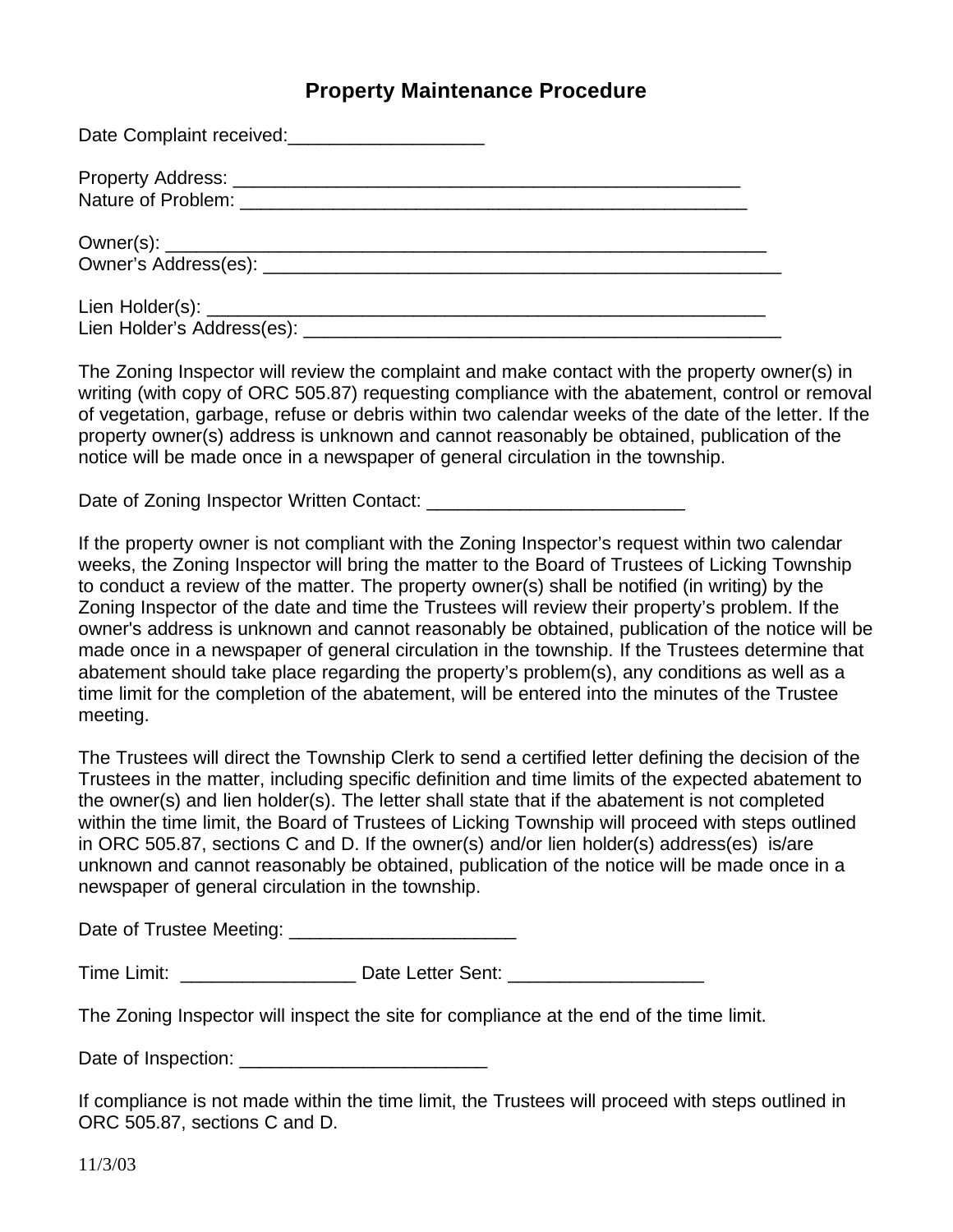## **§ 505.87 Abatement, control or removal of vegetation, garbage, refuse or debris.**

(A) A board of township trustees may provide for the abatement, control, or removal of vegetation, garbage, refuse, and other debris from land in the township, if the board determines that the owner's maintenance of such vegetation, garbage, refuse, and other debris constitutes a nuisance.

(B) At least seven days before providing for the abatement, control, or removal of any vegetation, garbage, refuse, or debris, the board of township trustees shall notify the owner of the land and any holders of liens of record upon the land that:

(1) The owner is ordered to abate, control, or remove the vegetation, garbage, refuse, or other debris, the owner's maintenance of which has been determined by the board to be a nuisance;

(2) If such vegetation, garbage, refuse, or debris is not abated, controlled, or removed, or if provision for its abatement, control, or removal is not made, within seven days, the board shall provide for the abatement, control, or removal, and any expenses incurred by the board in performing that task shall be entered upon the tax duplicate and become a lien upon the land from the date of entry.

The board shall send the notice to the owner of the land by certified mail if the owner is a resident of the township or is a nonresident whose address is known, and by certified mail to lien holders of record; alternatively, if the owner is a resident of the township or is a nonresident whose address is known, the board may give notice to the owner by causing any of its agents or employees to post the notice on the principal structure on the land and to photograph that posted notice with a camera capable of recording the date of the photograph on it. If the owner's address is unknown and cannot reasonably be obtained, it is sufficient to publish the notice once in a newspaper of general circulation in the township. The owner of the land or holders of liens of record upon the land may enter into an agreement with the board of township trustees providing for either party to the agreement to perform the abatement, control, or removal before the time the board is required to provide for the abatement, control, or removal under division (C) of this section.

(C) If, within seven days after notice is given, the owner of the land fails to abate, control, or remove the vegetation, garbage, refuse, or debris, or no agreement for its abatement, control, or removal is entered into under division (B) of this section, the board of township trustees shall provide for the